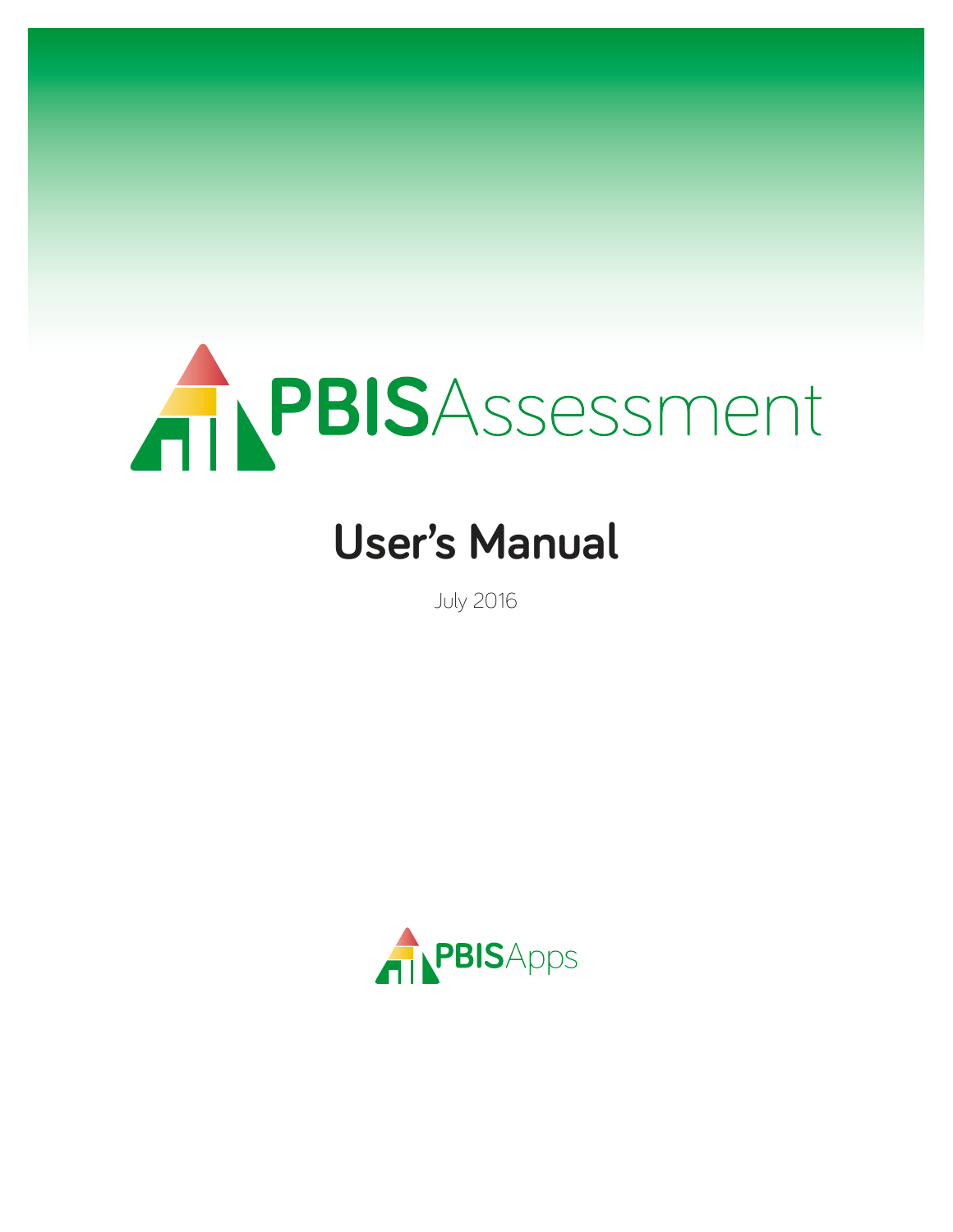

# **Table of Contents**

| Who should use this manual?2                                                            |  |
|-----------------------------------------------------------------------------------------|--|
|                                                                                         |  |
| What is PBIS Assessment?2                                                               |  |
|                                                                                         |  |
| $Login/Logout. \ldots \ldots \ldots \ldots \ldots \ldots \ldots \ldots \ldots \ldots 2$ |  |
|                                                                                         |  |
|                                                                                         |  |
| Take Multiple-Response Survey3                                                          |  |
|                                                                                         |  |
|                                                                                         |  |
| Generate Survey Reports 4                                                               |  |
|                                                                                         |  |
| Open, Upcoming, Closed Survey Windows. 4                                                |  |
|                                                                                         |  |
| Edit/Delete Survey Responses5                                                           |  |
| Change Survey Window Dates5                                                             |  |
|                                                                                         |  |
|                                                                                         |  |
|                                                                                         |  |
|                                                                                         |  |
|                                                                                         |  |
|                                                                                         |  |
|                                                                                         |  |
|                                                                                         |  |
|                                                                                         |  |
|                                                                                         |  |
|                                                                                         |  |
|                                                                                         |  |

| Organization Overview 8                       |  |
|-----------------------------------------------|--|
| Open, Upcoming, and Closed Survey Windows 9   |  |
| Edit/Delete Survey Responses10                |  |
| Edit Survey Window Dates10                    |  |
|                                               |  |
|                                               |  |
|                                               |  |
|                                               |  |
|                                               |  |
|                                               |  |
| Open Back-Enter Survey Window & Enter Data12  |  |
|                                               |  |
|                                               |  |
| View User Account Details 13                  |  |
| Change a User's Name 13                       |  |
|                                               |  |
| Edit a User's Username14                      |  |
| Reset a User's Password14                     |  |
| Add Organizations to a User's Account15       |  |
| Remove Organizations from a User's Account 15 |  |
|                                               |  |
| Generate Survey Reports 15                    |  |
|                                               |  |
|                                               |  |
| Survey Status Report16                        |  |
|                                               |  |
| Account Overview 16                           |  |
|                                               |  |
|                                               |  |
|                                               |  |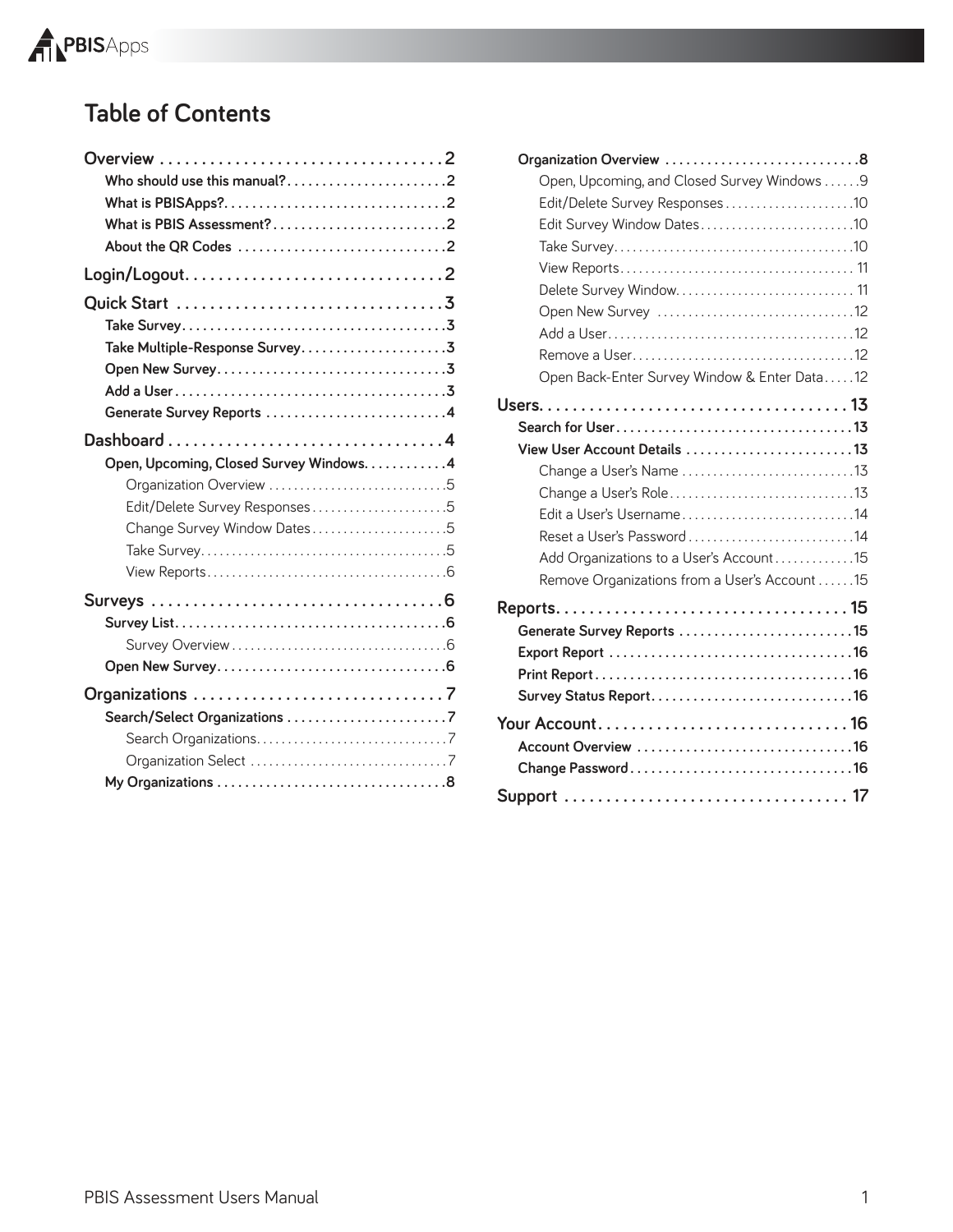

# **Overview**

### Who should use this manual?

The purpose of the PBIS Assessment User's Manual is to provide PBIS Assessment users a quick reference and trouble-shooting guide. The manual is for use by PBIS Assessment coordinators and users during initial start-up, training, and ongoing use. Much of the information found in this manual is also available online at www.pbisapps.org.

## What is PBISApps?

PBISApps is a not-for-profit group, developed and operated by Educational and Community Supports (ECS), a research unit at the University of Oregon. The PBISApps team manages a series of educational tools related to the implementation of multi-tiered systems of support (MTSS). These tools include the School-Wide Information System (SWIS) Suite, PBIS Assessment, and PBIS Evaluation. These applications have been implemented in more than 25,000 schools in the US and abroad. PBISApps has been making schools safer and more productive places for over 10 years by empowering educators to make data-based decisions as problems emerge.

#### What is PBIS Assessment?

PBIS Assessment is a web-based application designed to assist in high-fidelity, sustained implementation of school-wide positive behavioral interventions and supports (SWPBIS). A major feature of SWPBIS is the commitment to ongoing assessment of implementation. PBIS Assessment provides surveys for teams to take as they examine their level of SWPBIS adoption and guides them through the process for improving implementation to benefit students, families, and the overall school culture. Surveys are completed online with reports immediately available as soon as a survey is submitted.

PBIS Assessment improves the efficiency and accuracy with which surveys can be used to complete four purposes:

- **1.** Initial assessment of discipline practices to determine how SWPBIS should be adopted.
- **2.** Implementation assessment of the fidelity with which schools use SWPBIS procedures.
- **3.** Sustained assessment of SWPBIS implementation at all three tiers to promote ongoing use of core SWPBIS features.
- **4 .** Assist in designing action plans to improve implementation fidelity.

#### About the QR Codes

The QR codes in this manual direct you to video tutorials or additional content as supplements to the written instructions. To use the QR codes, you need a smartphone or tablet with internet access and software that can read and interpret the codes.

There are many free QR code reader apps found in your device's app store – for example, the

Apple App Store for iOS, Google Play for Android, or Windows Phone Store for Windows Phone. To download an app, search "QR code reader" in the app store on your device and download.



*An example of a QR code.*

All videos can be found on our website www.pbisapps.org by navigating to Resources > Video Tutorials in the main navigation.

# **Login/Logout**

From your preferred internet browser (e.g., Internet Explorer, Firefox, Safari, Chrome) type in the website address www.pbisapps.org to access PBISApps.

Once at PBISApps:

- **1 .** Click on PBIS Applications Login located in the black bar (app bar) at the top of the screen.
- **2 .** Enter the email address and password associated with the PBIS Assessment account.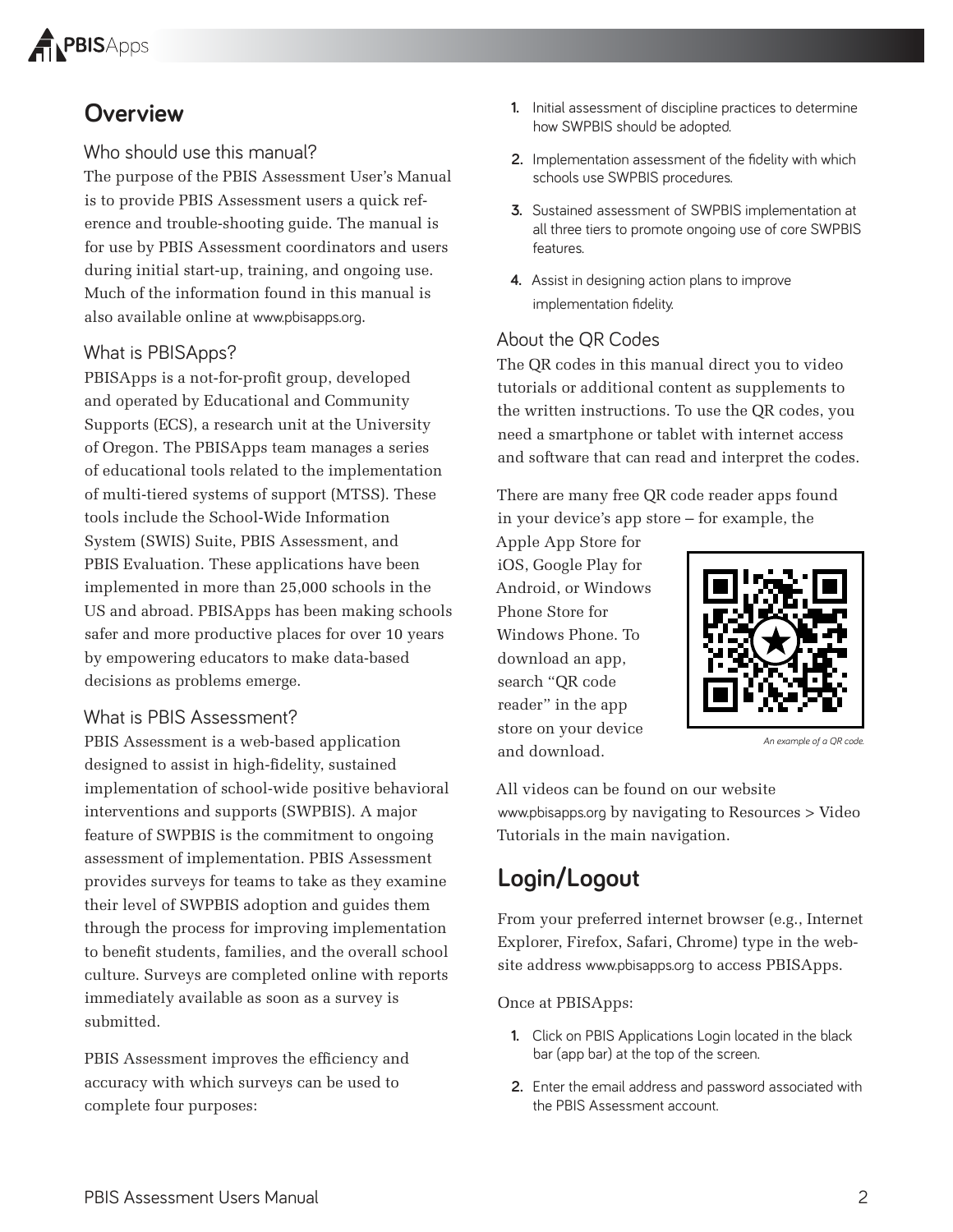

- **3.** Click Login.
- **4 .** Once logged in, slide over to the left side of the app bar and click on PBIS Assessment to access the PBIS Assessment account dashboard.

#### **HERE'S A TIP**

Some aspects of PBIS Assessment may be inaccessible based on your access level . Please contact your coordinator to have your access modified. For more information about access levels, see the support article on PBISApps.

# **Quick Start**

#### Take Survey

To take a single-response survey, from the Dashboard:

- **1 .** Click the name of the survey to take from the Survey's Currently Open section.
- **2.** Locate the name of the organization for whom the survey will be submitted and click the Take Survey link.
- **3.** Enter the survey responses for the displayed section.
- **4.** Click the  $\gg$  to move to the next page.
- **5.** Click the Submit Survey button at the end of the survey to save the responses.

#### Take Multiple-Response Survey

To participate in a multiple-response survey, a link to the survey is required. The school's coordinator or team members have access to this link within PBIS Assessment and can provide it to anyone interested in responding to the survey. To take a multiple-response survey:

- **1 .** Copy and paste the received link into your preferred internet browser.
- **2.** Enter the survey responses for the displayed section.
- **3.** Click the  $\gg$  to move to the next page.
- **4 .** Click the Submit Survey button at the end of the survey to save the responses.

#### Open New Survey

To open a new survey window for one or more

schools, from the Surveys menu:

- **1.** Click Open Survey
- **2.** Select the name of the organization from the tiered multi-select boxes displayed . *Note: Selections are available based on the highest-leveled organization to which you have access in your account.* 
	- **a.** Selecting All in any of the boxes will open a survey for all of the organizations listed in the box.
	- **b.** Select more than one organization by holding down shift or ctrl on your keyboard as you click the organization names.
- **3.** Select the survey to open from the Survey dropdown menu .
- **4 .** Type an Open Date and Close Date or select one from date picker.
- **5.** Click Open Survey. A pop-up dialog box will open displaying whether the window successfully opened. Note: *If the window you've attempted to open overlaps with an existing window for one of the organizations you've selected, the application will not open the new window for that organization.*

#### Add a User

To add new users to an organization:

- **1.** From the Organization Overview page for a specific organization, click the Add Person button on the righthand side of the screen in the section labeled Access Management.
- **2 .** Type the person's email address in the Search Email Addresses field.
- **3.** Click Search.
	- **a.** If the search returns an existing person with an account, click the Select button next to his/her name and skip to step 9.
	- **b.** If the search returns no results click Create A New Account and move to step 4, or click Try Another Search to search again.
- **4.** Type the person's first name in the First Name field.
- **5.** Type the person's last name in the Last Name field.
- **6.** Verify the email address entered in the Email Address field is correct .
- **7 .** Click Create Account .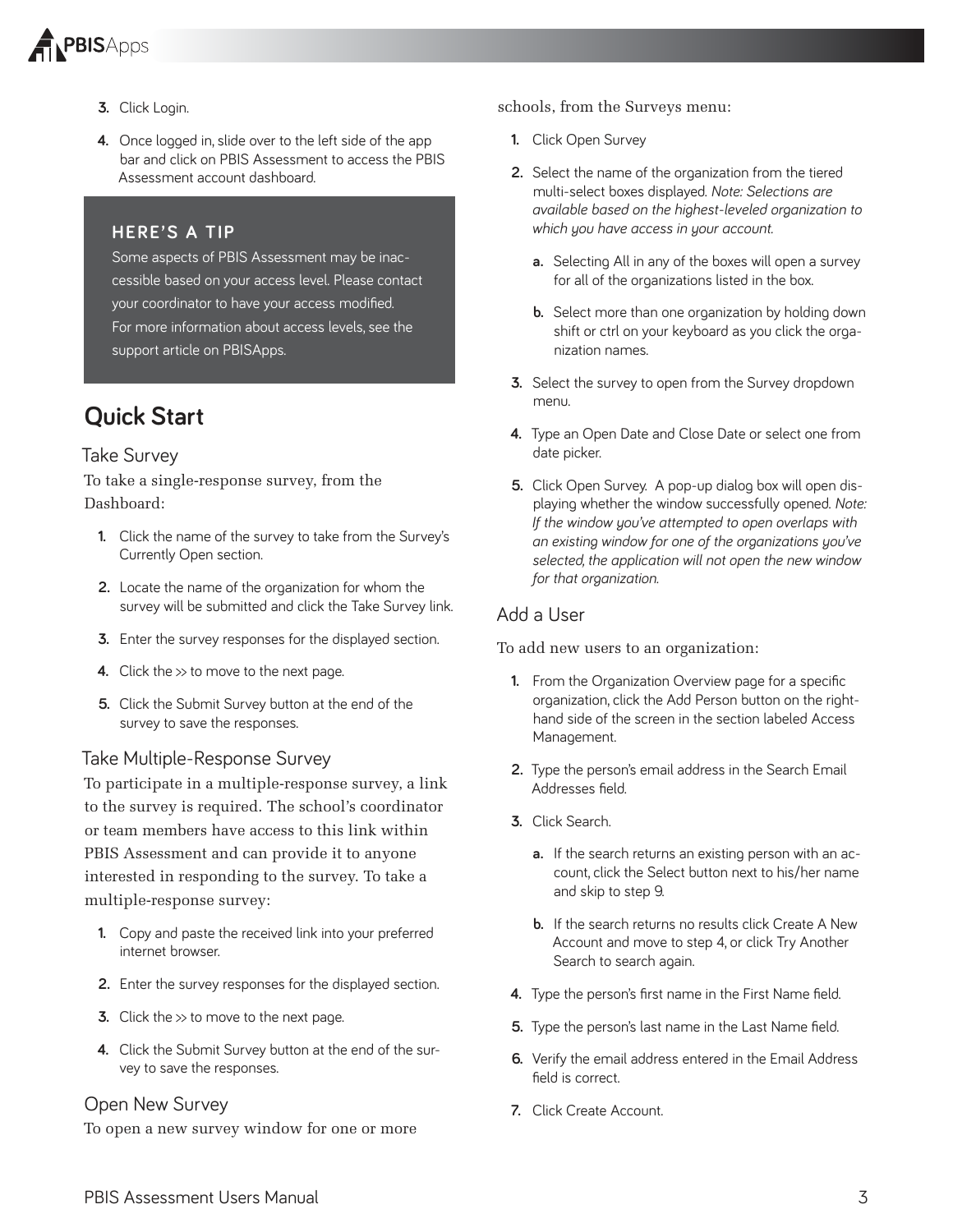

- **8 .** Select a role for the new user from the Select a Role drop-down menu. (See Change User Role in this manual for more information about roles and what each can access.)
- 9. Click Add.

#### Generate Survey Reports

To view reports related to any survey submitted through PBIS Assessment:

- **1.** Click the Reports menu at the top of the screen. (Coordinators: Select Survey Reports.)
- **2 .** Select Report Options from the left-hand side of the screen.
- **3 .** Click Generate .

# **Dashboard**

The PBIS Assessment dashboard displays an overview of survey information for schools you can access including:

- **1.** Survey information for open, upcoming, and closed survey windows
- **2 .** The ability to change the open and close dates for any survey window listed.
- **3.** Links to take surveys
- **4.** Links to view survey reports

| Cashboard     |                                                                                                                 |                         |                        |                        |                      |                             |                          |
|---------------|-----------------------------------------------------------------------------------------------------------------|-------------------------|------------------------|------------------------|----------------------|-----------------------------|--------------------------|
| Surveys       |                                                                                                                 |                         |                        |                        |                      |                             |                          |
|               | To open a survey to an organization, head over to organizations, and find the organization you are looking for. |                         |                        |                        |                      |                             |                          |
|               | To manage responses to the survey for an organization, click on the number of surveys completed.                |                         |                        |                        |                      |                             |                          |
|               |                                                                                                                 |                         |                        |                        |                      |                             |                          |
|               | Open Survey Windows                                                                                             |                         |                        |                        |                      |                             |                          |
|               |                                                                                                                 |                         |                        |                        |                      |                             |                          |
|               | > Benchmarks for Advanced Tiers 2.50                                                                            |                         |                        |                        |                      |                             |                          |
|               |                                                                                                                 |                         |                        |                        |                      |                             |                          |
|               | <sup>*</sup> Benchmarks of Quality 2.00                                                                         |                         |                        |                        |                      |                             |                          |
|               | 4D Change Dates for 0 Selected Surveys                                                                          | Select All Visible      | Clear Selection        |                        |                      |                             |                          |
|               |                                                                                                                 |                         |                        |                        | Organization Search: |                             |                          |
|               |                                                                                                                 |                         |                        |                        |                      |                             |                          |
|               | Organization<br>Demonstration School Challenged                                                                 | Completed<br>з          | Open Date<br>4/17/2009 | Close Date<br>1/0/2015 | Last<br>5/1/2011     | Availability<br>Take Survey | View Reports             |
| 旧<br>$\Theta$ | Demonstration School Exemplar                                                                                   | $\overline{\mathbf{3}}$ | 4/3/2009               | 1/9/2015               | 4/25/2011            | Take Survey                 | View Reports             |
| m             | Starfleet Academy                                                                                               | ж                       | 12/1/2014              | 12/31/2014             | 12/10/2014           | 03/10/2015                  | View Reports             |
|               | Showing 1 to 3 of 3 entries                                                                                     |                         |                        |                        | <b>Gittit</b>        | <b>Rendous</b>              | t<br>Next<br><b>Tant</b> |

*The PBIS Assessment Dashboard*

Open, Upcoming, Closed Survey Windows Each PBIS Assessment dashboard opens with a list of open, upcoming, and closed survey windows for any school associated with the account. Click the name of the survey from the appropriate section (Open Survey Windows, Upcoming Survey Windows, Closed Survey Windows) to expand the menu and view additional information.

#### **HERE'S A TIP**

**Open Survey Windows:** Surveys available to be taken and submitted.

**Upcoming Survey Windows:** Surveys not available to be taken yet, but will be soon.

**Closed Survey Windows:** Surveys no longer available to be taken, but are available to view reports.

For each survey, additional information can include:

- **Organization name:** The name of the school for which the survey may be taken or reported.
- **Parent:** Most typically, the Parent organization is the district where the school is located. For some schools located within other schools, the Parent organization may be another school building.
	- **Completed:** The number of surveys submitted for this organization within this window.
	- **Open Date:** The date the survey window opened and the first date it could be submitted.
	- **Close Date:** The date the survey window closes. The last day the survey can be submitted.
	- **Last:** The date the most recent survey was submitted within the survey window.
	- **Availability:** The clickable link to take the survey or the next date the survey can be taken.
	- **View Reports:** The clickable link to view reports related to the survey.
	- **Link:** Educators participating in multiple-response surveys use this link to submit their response.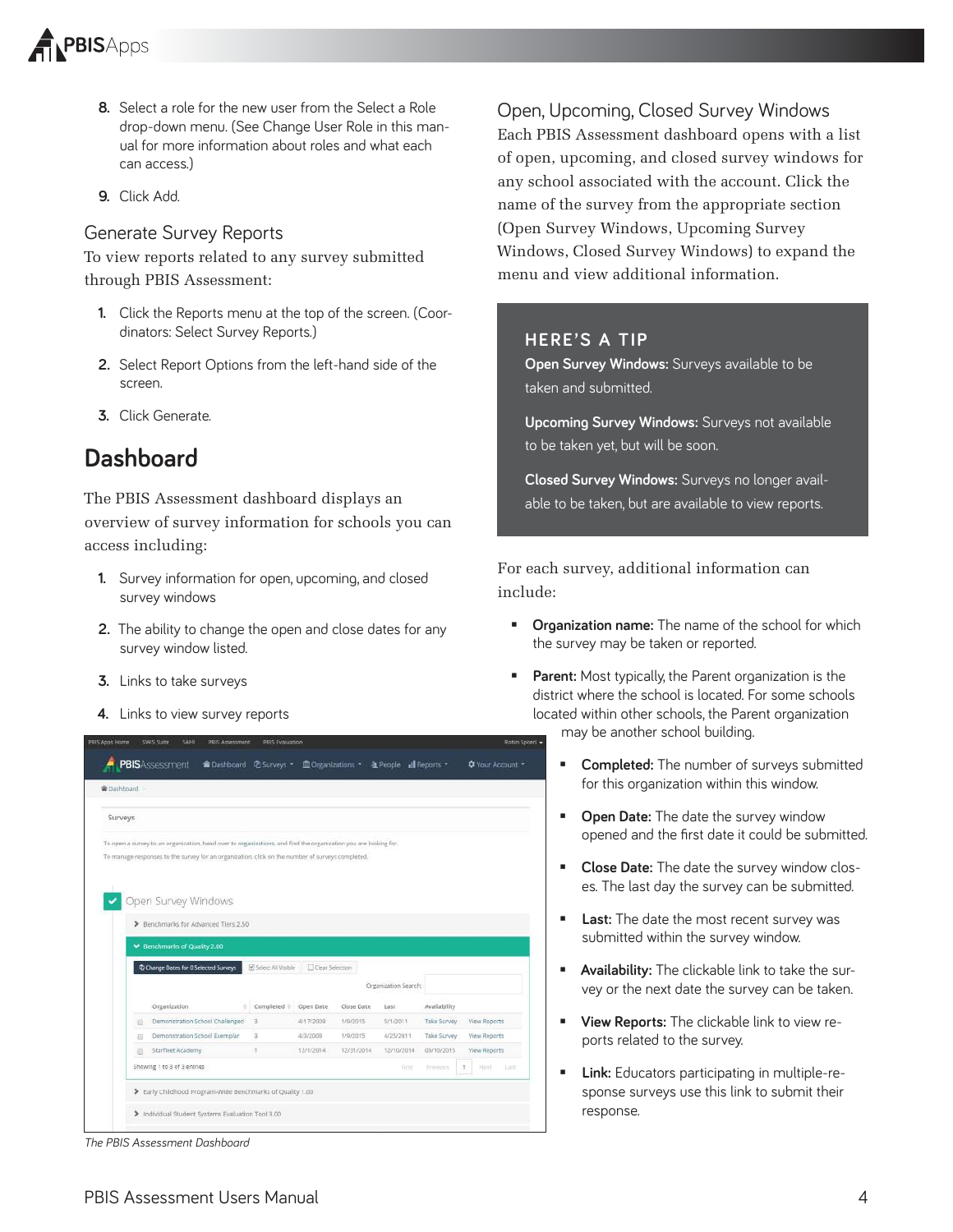# **PBISApps**

#### **Organization Overview**

To jump to the Organization Overview for any school listed on the dashboard, click the organization's name under the Organization column. For more information about the Organization Overview page, see page 8.

#### **Edit/Delete Survey Responses**

Ļ

#### **Coordinator**

Coordinators have the abilityto edit individual questions or delete whole survey responses submitted during any listed survey window. To edit or delete survey responses click the number listed in the Completed column for any survey window listed on the Dashboard. For more information about editing and deleting surveys see page 10.

#### **Change Survey Window Dates**

Ļ

#### **Coordinator**

If an open or closed survey needs the close date extended or an upcoming survey needs to open and/or close on a different day, coordinators can make the change directly from the dashboard to one or more schools. To change survey window dates:

- **1.** From the Dashboard, click the name of the survey from the appropriate section (Open, Survey Windows Upcoming Survey Windows, Closed Survey Windows) to expand the menu.
- **2.** Check the box next to the name of the school(s) to change the open and/or close dates.
	- a. To check all schools visible within the expanded survey menu, click Select All Visible.
	- **b.** Scroll to the next page to select additional schools – schools selected from the previous page remain selected.
	- **c.** Click Clear Selection to uncheck all selected boxes.
- **3.** Click Change Dates for Selected Surveys.
- **4 .** Type or select a new open date in the Open Date field to open the survey window at an earlier or later date.
- **5 .** Type or select a new close date in the Close Date field to close the survey window at an earlier or later date.
- **6.** Click Update to make the change; Cancel to return to

#### the Dashbaord.

- **7 .** A confirmation opens indicating the changes . *Note: If the application cannot make the change for any reason, that result will display in this window.*
- **8.** Click Ok.

#### **Take Survey**

There are two ways to submit a survey PBIS Assessment:

- **Single-Response: One survey response is allowed** within the given survey window. Reports are available immediately after the survey is submitted.
- Multiple-Response: More than one response is allowed within the given window. Survey responses are summarized and reports are available the day after the survey close date.

#### *Single-Response Surveys*

#### **Team Member Coordinator**

Single-response surveys are the surveys intended to be submitted by the team's coach or coordinator representing the team's consensus and/or the summarized responses. These surveys include:

- Benchmarks of Advanced Tiers (BAT)
- Benchmarks of Quality (BoQ)
- Early Childhood Benchmarks of Quality (ECBoQ)
- Individual Student Systems Evaluation Tool (ISSET)
- Monitoring Advanced Tiers Tool (MATT)
- School-Wide Evaluation Tool (SET)
- **School-wide PBIS Tiered Fidelity Inventory (TFI)**
- **Team Implementation Checklist (TIC)**

To take a single-response survey, from the Dashboard:

- **1.** Click the name of the survey to take from the Open Survey Windows section.
- **2.** Locate the name of the organization for which the survey will be submitted and click the Take Survey link at the end of the row.
- **3.** Enter the survey responses for the displayed section.
- **4.** Click the  $\gg$  to move to the next page.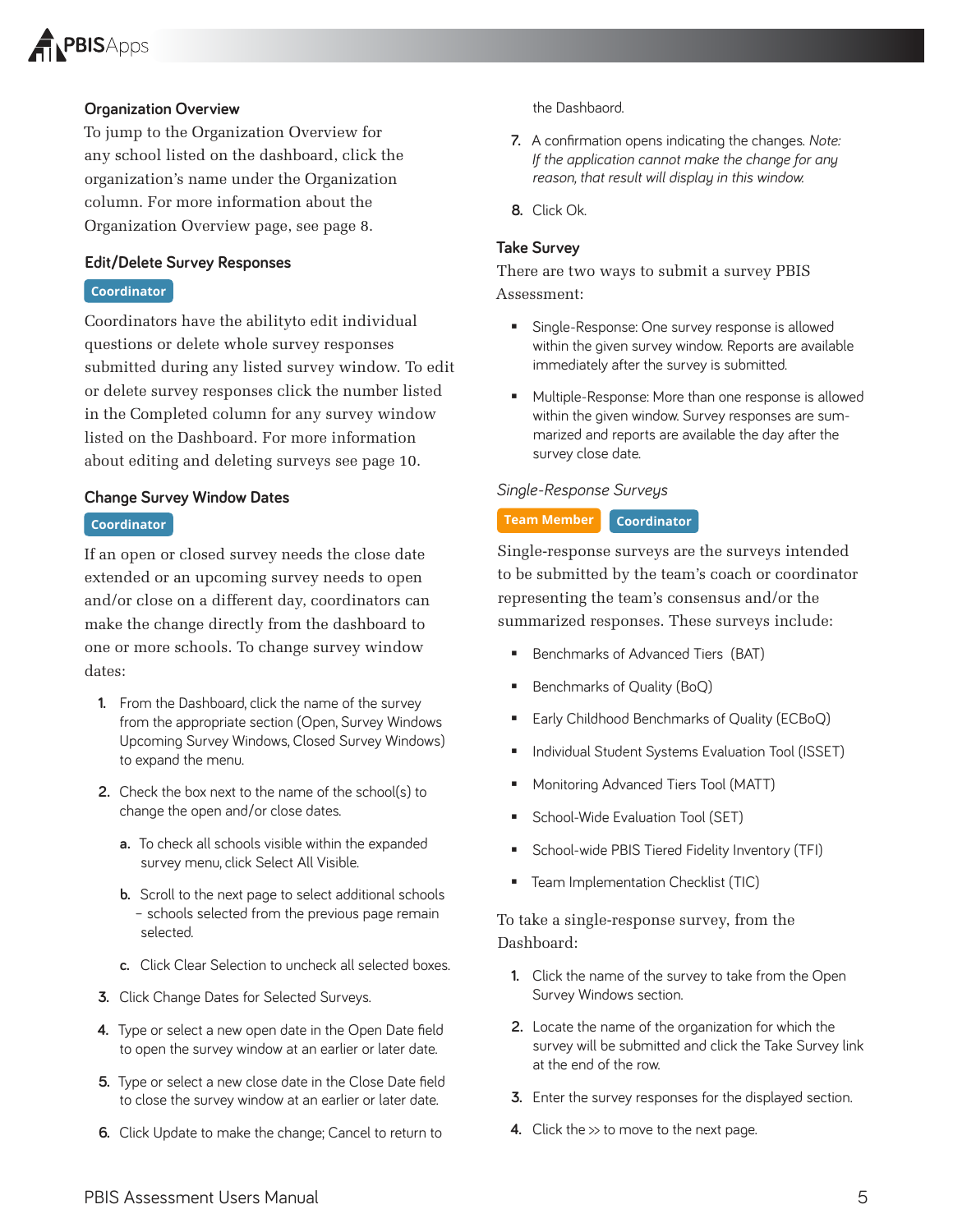

**5 .** Click the Submit Survey button at the end of the survey to save the responses.

#### *Multiple-Response Surveys*

**Link Team Member Coordinator**

Some surveys available on PBIS Assessment are group-based surveys where individual responses are summarized into an aggregate score. These surveys include:

- Self-Assessment Survey (SAS)
- School Safety Survey (SSS)
- School Climate Survey

To participate in a multiple-response survey, a link to the survey is required. The school's coordinator team members have access to this link within PBIS Assessment and can provide it to anyone interested in responding to the survey. To take a multipleresponse survey:

- **1.** Copy and paste the received link into your preferred internet browser.
- **2.** Enter the survey responses for the displayed section.
- **3.** Click the  $\gg$  to move to the next page.
- **4 .** Click the Submit Survey button at the end of the survey to save the responses.

#### **HERE'S A TIP**

When multiple-response survey windows appear as open or upcoming, the survey link appears on the dashboard. Anyone taking the survey will need this link to take the survey. To access the link:

- 1. From the Dashboard, click the name of the survey from the Open or Upcoming Survey Windows section.
- 2. Locate the name of the school taking the survey and click Link.
- 3 . Highlight the URL and copy it, or click the Copy URL button to copy the link to your clipboard.
- 4. Click Close.
- 5 . Paste the copied link in an email to anyone invited to submit a survey response.

#### **View Reports**

#### **Read Only Team Member Coordinator**

There are several ways to view reports about any survey submitted through PBIS Assessment. One way is from the Dashboard. Locate the name of the survey from Open Survey Windows or Closed Survey Windows lists and click View Reports toward the end of any row. For more information about reports see page 15.

## **Surveys**

#### Survey List

To access a complete list of all surveys available within PBIS Assessment, click Survey List from the Surveys menu. Surveys are listed in alphabetical order with a brief description.

#### **Survey Overview**

From the Survey List, click the name of the survey to open the Survey Overview screen. Organizations with open survey windows for this survey are listed alphabetically first by the Parent Organization then by Organization Name. Available actions on the overview page include:

- **View** all schools for which the survey is currently open. If there are many organizations listed, search for a specific one in the Organization Search field.
- **Change** survey window dates for one or more schools.
- **Take** the survey for a specific school.
- **Edit or Delete** Survey Responses by clicking the number listed in the Completed column.
- **Read** a brief description of the survey.
- **Download** hard copies of the survey documentation by clicking any of the links under Documents.

#### Open New Survey

Before any school can submit a survey, the school's coordinator must open a new survey window for the building. The survey window consists of an open date and a close date. The open date is the first date the school can submit the survey. The close date is the last day the school can submit the survey. *Note: For multiple-response surveys, the*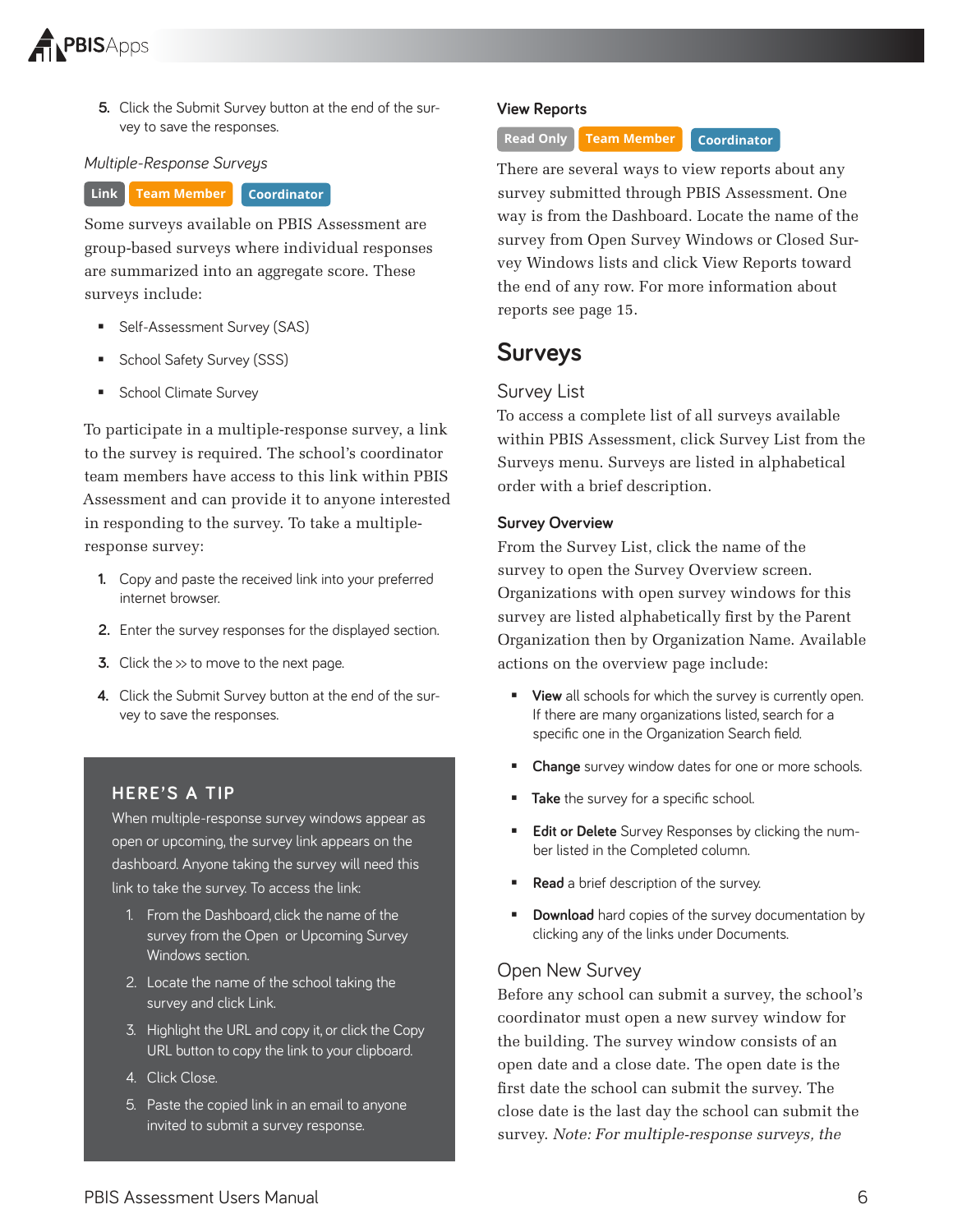

| Open Survey                                                                           |   |                                                                         |  |
|---------------------------------------------------------------------------------------|---|-------------------------------------------------------------------------|--|
| All<br><b>Demonstration District</b><br><b>Starfleet Test District</b>                | Y | All<br>Demonstration School Challenged<br>Demonstration School Exemplar |  |
| TFI                                                                                   |   |                                                                         |  |
| Open Date                                                                             |   |                                                                         |  |
| 12/10/2014                                                                            |   |                                                                         |  |
| Close Date                                                                            |   |                                                                         |  |
| 12/22/2014                                                                            |   |                                                                         |  |
| Open Survey<br>Reset<br>Selected (1) Organization:<br>O Demonstration School Exemplar |   |                                                                         |  |

*Open Survey window.*

*survey will summarize all individual responses on the close date. The summary is available the next day.*

To open a new survey window for one or more schools, from the Surveys menu:

- **1.** Click Open Survey
- **2.** Select the name of the organization from the tiered multi-select boxes displayed . *Note: Selections are available based on the highest-leveled organization to which you have access in your account.* 
	- **a.** Selecting All in any of the boxes will open a survey for all of the organizations listed in the box.
	- **b.** Select more than one organization by holding down SHIFT or CTRL on your keyboard as you click the organization names.
- **3.** Select the survey to open from the Survey dropdown menu.
- **4 .** Type an Open Date and Close Date or select one from date picker . *Note: The SET and ISSET will open with a default open date of today. Neither requires a close date making it possible to take the survey any time.*
- **5.** Click Open Survey. A pop-up dialog box will open displaying whether the window successfully opened. Note: *If the window you've attempted to open overlaps with*

*an existing window for one of the organizations you've selected, the application will not open the new window for that organization.*

# **Organizations**

Each user's scope within PBIS Assessment includes one or more organizations. Organization types range from schools, to districts, to states, to countries. The functionality each user accesses for any organization within his/her scope depends entirely on the user's role. From the Organizations Overview page, nearly every function is possible.

Search/Select Organizations There are two ways to search organizations within your scope.

#### **Search Organizations**

- **1.** Click Organizations at the top of the application. The page opens with the Search Organizations tab selected by default.
- **2.** Type the name of the organization in the Search Organizations field . The field allows searches on partial names in addition to full names.
- **3.** Click Search.
- **4 .** Click the organization name from the results to go to the Organization Overview page for the organization.

#### **Organization Select**

- **1.** Click Organizations at the top of the application. The page opens with the Search Organizations tab selected by default.
- 2. Click the Organizations Select tab.
- **3.** Click the name of the state, district, or school from the list. One or more lists display based on the scope of your account.
- **4 .** Click the button labeled with the organization's name to go to the Organization Overview page for the organization.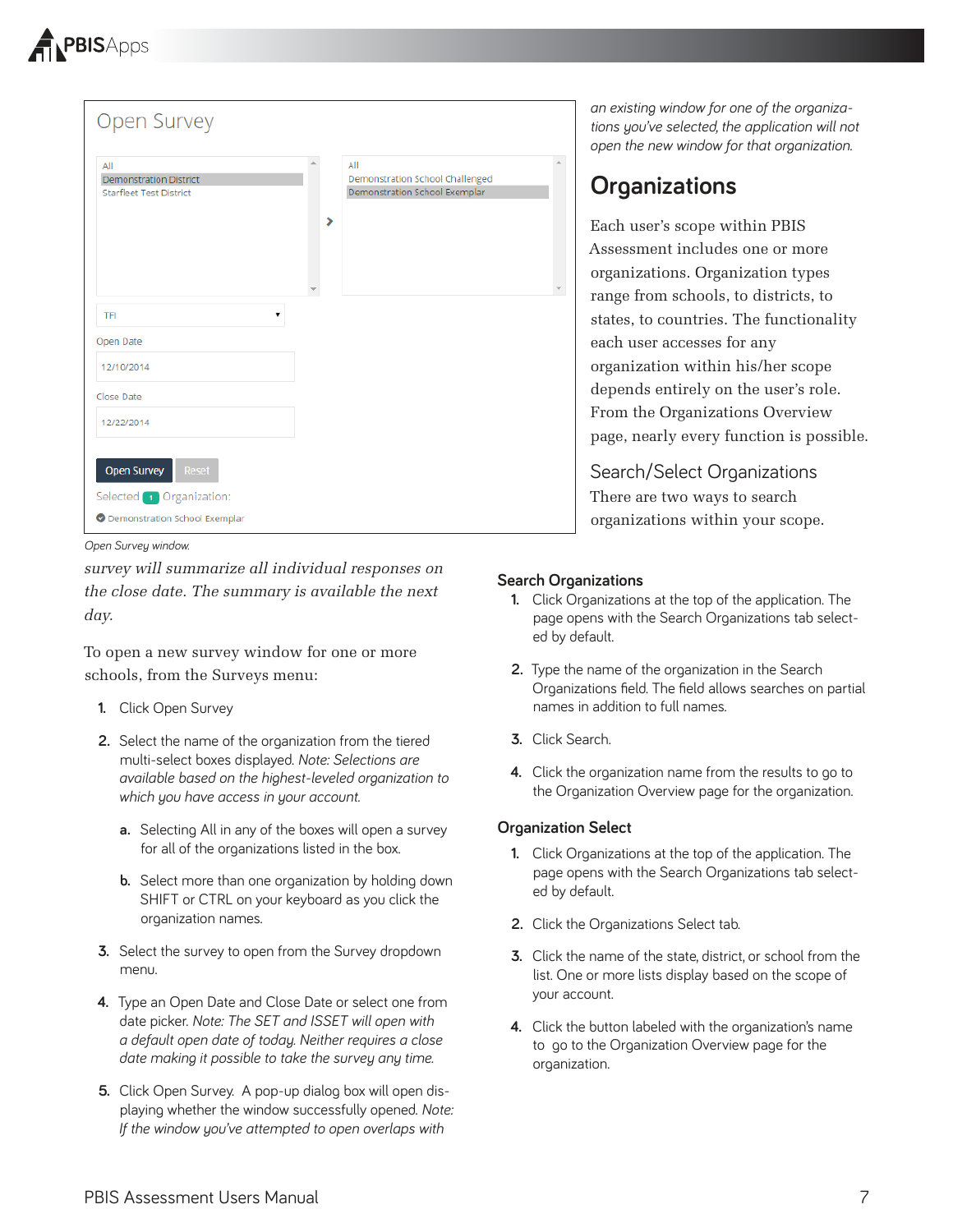

#### **HERE'S A TIP**

Use filters to limit organizations included in the search. Filters include: All organizations, only those with open surveys ever, or only those with currently open survey windows . If your search doesn't give you the schools you expect, send an email to support@pbisassessment.org with a completed school information form for the school you're missing. We will add it to your scope for you.

#### My Organizations

For a list of all organizations within your scope, select My Organizations within the Organizations menu. Information available about each organization includes:

**• Organization Name:** Click the name of the organization to view its Organization Overview page.

- **Contact Information:** The phone, fax, and web address on file for the given organization.
- **Addresses:** Mailing and physical addresses on file for the organization.
- **Parent:** The school, district, or state department of education housing the organization . If this organization is within your scope, click the name to go to its Organization Overview page.
- **Siblings:** The other schools within the same district. If any sibling organization is within your scope, click the name to go to its Organization Overview page.

#### Organization Overview

Nearly all possible functionality within PBIS Assessment is available from the Organization Overview page for any organization within your scope.

- **View** open, upcoming, or closed surveys windows.
- **Change** open and close dates for existing survey windows

| Edit or Delete survey responses |  |  |  |  |  |
|---------------------------------|--|--|--|--|--|
|---------------------------------|--|--|--|--|--|

| PBIS Apps Home<br>SWIS Suite<br><b>SAMI</b>                                                                                                                                                                                                                                                                              | <b>PBIS Assessment</b><br><b>PBIS Evaluation</b>                          |          |                           |          |                      |         |        |      | Robin Spoert -                |
|--------------------------------------------------------------------------------------------------------------------------------------------------------------------------------------------------------------------------------------------------------------------------------------------------------------------------|---------------------------------------------------------------------------|----------|---------------------------|----------|----------------------|---------|--------|------|-------------------------------|
| PBISAssessment                                                                                                                                                                                                                                                                                                           | <b>合</b> Dashboard 「 C Surveys ▼ 血 Organizations ▼ 」 2 People ■ Reports ▼ |          |                           |          |                      |         |        |      | Your Account                  |
| <b>  • Dashboard</b> > Organizations > Demonstration School Exemplar                                                                                                                                                                                                                                                     |                                                                           |          |                           |          |                      |         |        |      |                               |
| <b>Demonstration School Exemplar</b>                                                                                                                                                                                                                                                                                     |                                                                           |          |                           |          |                      |         |        |      | <b>Open Survey</b>            |
| To manage responses to the survey for this organization, click on the number of surveys completed.                                                                                                                                                                                                                       |                                                                           |          |                           |          |                      |         |        |      | ۰.<br>Select a survey         |
| Open Survey Windows                                                                                                                                                                                                                                                                                                      |                                                                           |          |                           |          |                      |         |        |      | <b>Open Survey</b>            |
| <b>Survey Name</b>                                                                                                                                                                                                                                                                                                       | Completed                                                                 |          | Open Date Close Date Last |          | Availability         |         |        |      |                               |
| Benchmarks of Quality 2.00                                                                                                                                                                                                                                                                                               | з                                                                         | 04/03/09 | 01/09/15                  | 12/09/14 | 03/09/15             | Reports |        |      | <b>Access Management</b>      |
| Individual Student Systems Evaluation Tool 3.00 2                                                                                                                                                                                                                                                                        |                                                                           | 05/02/12 |                           |          | 12/09/14 03/09/15    | Reports |        |      |                               |
| Monitoring Advanced Tiers Tool 2.00                                                                                                                                                                                                                                                                                      | $\bf{0}$                                                                  | 12/09/14 | 12/16/14                  |          | <b>Take Survey</b>   | Reports | Remove |      | <b>Add Person</b>             |
| School-wide Evaluation Tool 2.10                                                                                                                                                                                                                                                                                         | 3                                                                         | 04/27/09 |                           |          | 12/09/14 03/09/15    | Reports |        |      |                               |
| Self-Assessment Survey 2.00                                                                                                                                                                                                                                                                                              |                                                                           | 12/09/14 | 12/16/14                  |          | 12/10/14 Take Survey | Reports |        | Link |                               |
|                                                                                                                                                                                                                                                                                                                          |                                                                           |          |                           |          |                      |         |        |      | <b>Back Enter Data</b>        |
| > Closed Survey Windows                                                                                                                                                                                                                                                                                                  |                                                                           |          |                           |          |                      |         |        |      |                               |
| People                                                                                                                                                                                                                                                                                                                   |                                                                           |          |                           |          |                      |         |        |      | <b>Open Back Enter Window</b> |
| Person                                                                                                                                                                                                                                                                                                                   | <b>Username</b>                                                           |          |                           | Role     |                      |         |        |      |                               |
| Coordinator, Demo                                                                                                                                                                                                                                                                                                        | democoordinator@pbisapps.org                                              |          |                           |          | Coordinator          |         | Remove |      |                               |
| User, Demonstration                                                                                                                                                                                                                                                                                                      | demouser@pbisapps.org                                                     |          |                           |          | Team Member          |         | Remove |      |                               |
| Note: The people with this organization have access to this organization and all organizations underneath it. For example, a person at the district level<br>would also have access to all the schools in the district. Likewise, people with organizations above this one have access to this organization, but are not |                                                                           |          |                           |          |                      |         |        |      |                               |

*Organization Overview window.*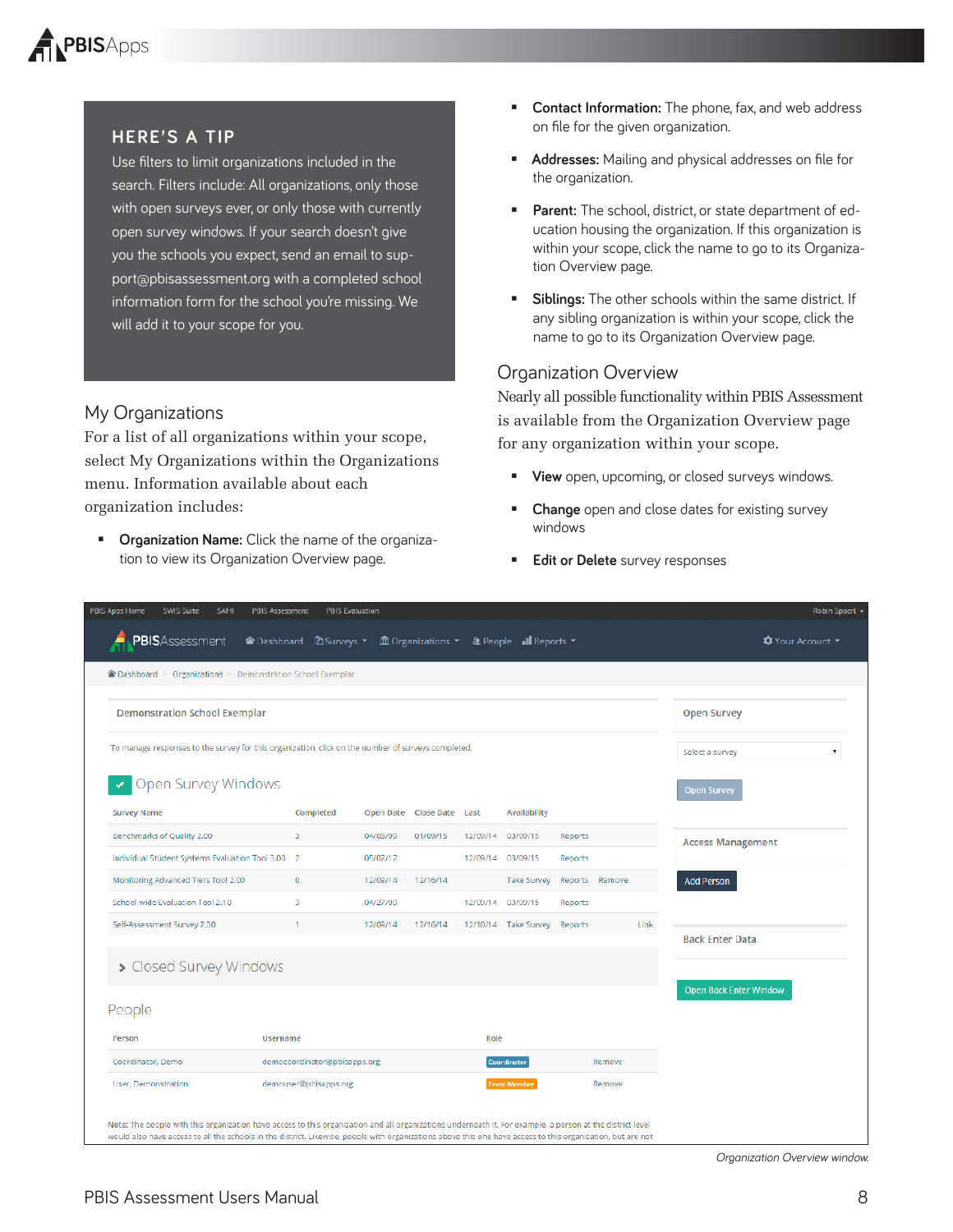

- **View** Reports
- **Open** a new survey window
- Add new users with access to the organization
- **Back enter** survey data
- **View** contact and demographic information

There are multiple ways to get to the Organization Overview page for any organization:

#### **From Search/Select Organizations**

- **1.** Click Organizations at the top of the application.
- **2.** If you are not automatically directed to the Search Organizations section, select Organizations from the Organizations menu.
- **3.** Search for the organization using the Search Organizations or Organization Select tabs.

#### **From My Organizations**

- **1.** Click Organizations at the top of the application.
- **2.** Select My Organizations from within the Organizations menu . *Note: This option is available to users with more than one organization in their scope.*
- **3.** Scroll down to the appropriate organization.
- **4.** Click the name of the organization.

#### **From the Dashboard**

- **1.** From the Dashboard, click to expand any survey name for which the organization has an open window.
- **2.** Locate the name of the organization within the list.

information in each column relates specifically to the given window.

- **Survey Name:** The name of the survey currently open, upcoming, or closed.
- **Completed:** The number of surveys submitted for this organization within this window.
- **Dpen Date:** The date the survey window opened and the first date it could be submitted...
- **Close Date:** The date the survey window closes . The last day the survey can be submitted..
- **Last:** The date the most recent survey response was submitted within the window.
- **Availability:** When the survey is next available to take. If the survey can be taken, a Take Survey link is displayed in this column. If the survey window is still open, but is restricted because the required time interval for the survey has not passed, a date when the survey will be available to take is displayed.
- **View Reports:** Jump to the report screen to view reports related to the survey responses within the window.
- **Remove:** Displays only if there are no responses within the given survey window . Deletes the survey window completely.
- **Link:** Only available for multiple-response surveys like the Self-Assessment Survey and the School Safety Survey with currently open or upcoming windows . Allows multiple people access to submit survey responses without a username and password requirement for logging in.

| <b>3.</b> Click the name of |
|-----------------------------|
| the organization.           |

#### **Open, Upcoming, and Closed Survey Windows**

The first section in the Organization Overview displays lists of open, upcoming, and closed survey windows for the specific organization. Each row within the table represents a survey window. All of the

#### Demonstration School Exemplar Benchmarks of Quality Responses On this page, you can see what responses have been entered for this survey. You can view the response, do basic editing, or delete it. If you need to do a large amount of editing, it is recommended that you delete the response and re-take it. For some surveys, you will only have the option to view it. This is because it would not be appropriate to allow data changes after the survey had been taken. Id **Date Completed Date Created** 31114 4/3/2012 12/9/2014 View & Edit **Delete** 31115 5/11/2013 12/9/2014 View & Edit Delete 31116 4/25/2014 12/9/2014 View & Edit Delete

*View/Edit/Delete survey responses window.*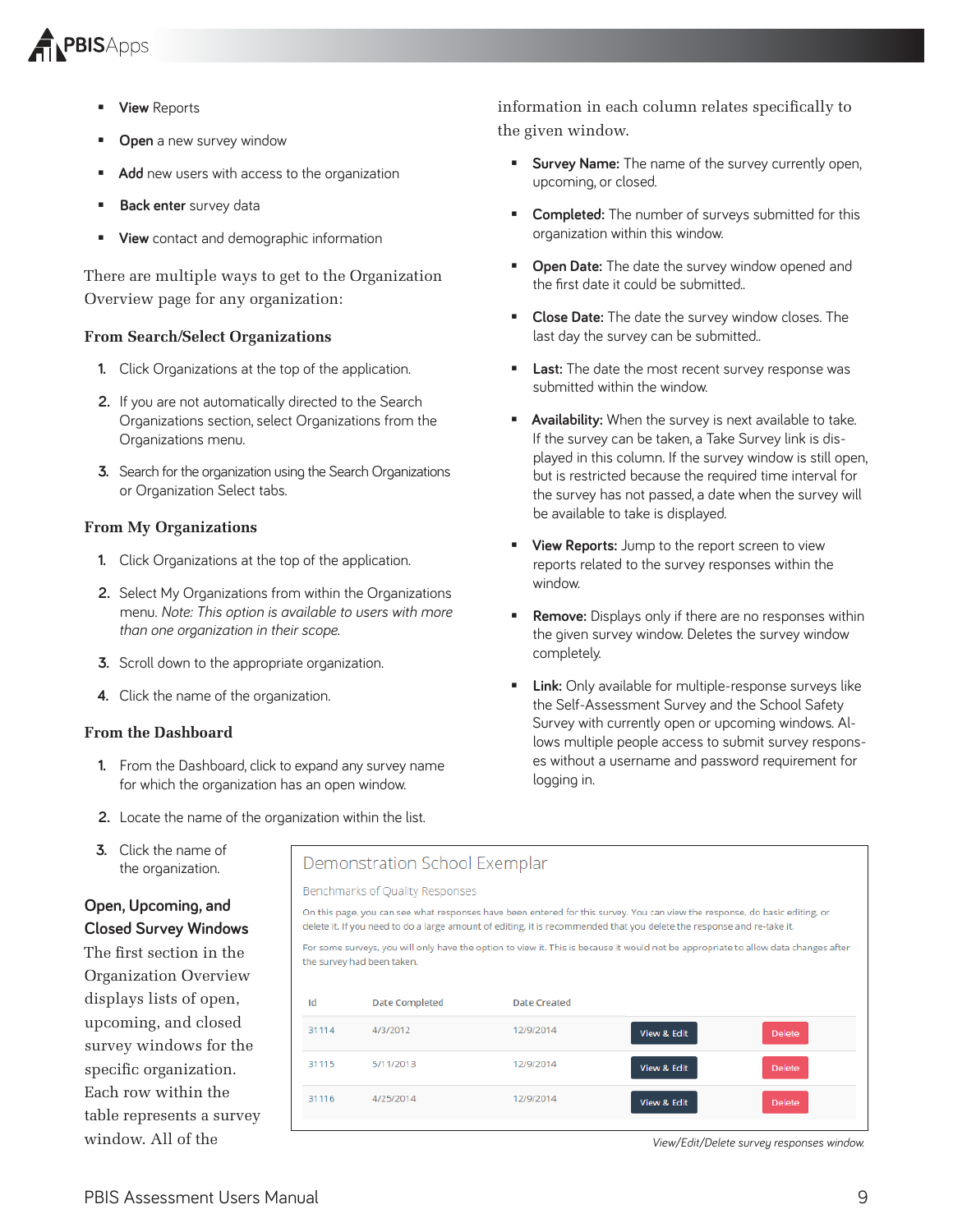

#### **Edit/Delete Survey Responses Coordinator**

If anyone submits an inaccurate survey response, coordinators have the ability to edit individual questions for the survey response, or the entire survey itself. From the Organization Overview page:

- **1.** Locate the survey window during which the survey was submitted from Open, Upcoming, or Closed Survey Windows.
- **2.** Click the linked number located in the row's Completed column.
- **3.** Locate the submitted survey to edit or delete. Multiple surveys submitted during the same window can be identified by the Date Completed or the Date Created information.
- **4.** To edit the survey:
	- **a.** Click View & Edit.
	- **b.** Expand the subcategory menu and edit the appropriate responses.
	- **c.** Click Save
- **5.** To delete the survey:
	- **a.** Click Delete.
	- **b.** Click Delete to confirm the deletion; Cancel to return to the list of survey responses.

#### **HERE'S A TIP**

Multiple-response surveys like the Self-Assessment Survey or the School Safety Survey are not available to edit or delete. For all other surveys, if there are more than a few simple edits to make to the submitted survey, we recommend deleting the survey and reentering it.

#### **Edit Survey Window Dates**

#### **Coordinator**

From the Organization Overview page for a specific school:

**1.** Locate the survey window to be modified in Open, Upcoming, or Closed Survey Windows.

- **2.** Click either the date listed in Open Date or the date listed in the Close Date.
- **3.** Type or select a new Open Date and/or Close Date from the designated fields.
- **4 .** Click Update to save the changes, Cancel to return to the Organization Overview.

#### **Take Survey**

#### **Team Member Coordinator**

There are two ways to submit a survey through PBIS Assessment:

**Single-Response Surveys:** One survey response is allowed within the given survey window. Reports are available immediately after the survey is submitted. Single-response surveys are intended to be submitted by the team's coach or coordinator representing the team's consensus and/or the summarized responses. These surveys include:

- **Benchmarks of Advanced Tiers (BAT)**
- **Benchmarks of Quality (BoQ)**
- Early Childhood Benchmarks of Quality (ECBoQ)
- **Individual Student Systems Evaluation Tool (ISSET)**
- Monitoring Advanced Tiers Tool (MATT)
- School-Wide Evaluation Tool (SET)
- School-wide PBIS Tiered Fidelity Inventory (TFI)
- **Team Implementation Checklist (TIC)**

**Multiple-Response Surveys:** More than one response is allowed within the given window. Survey responses are summarized and reports are available the day after the survey close date. These surveys include:

- **Self-Assessment Survey (SAS)**
- School Safety Survey (SSS)
- **School Climate Survey**

To take any survey, from the Organization Overview page:

- **1.** Locate the survey in the Open Survey Window list.
- 2. Click Take Survey located in the Availability column.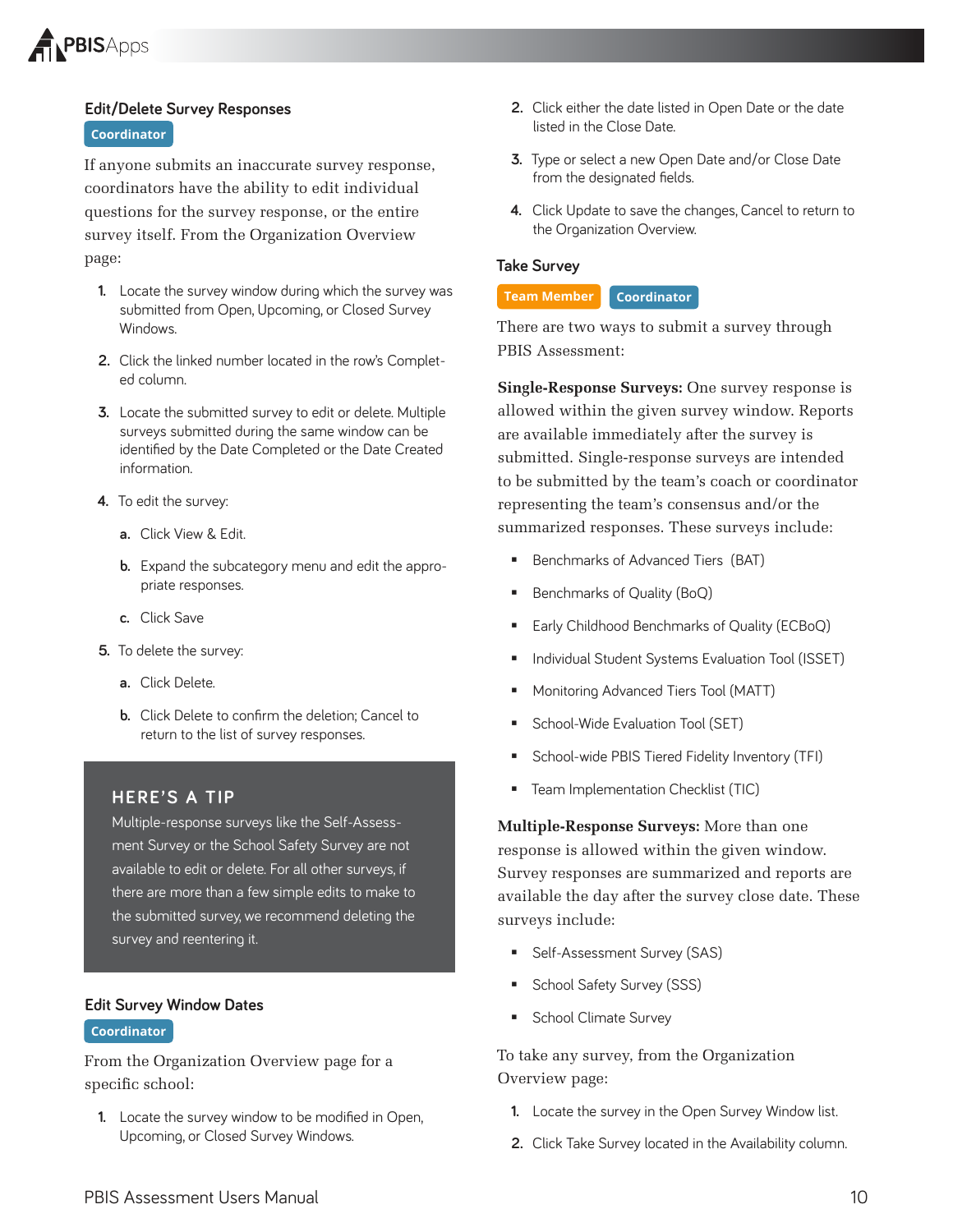

- **3.** Enter the survey responses for the displayed section.
- **4.** Click the  $\gg$  to move to the next page.
- **5.** Click the Submit Survey button at the end of the survey to save the responses.

#### **HERE'S A TIP**

Anyone without access to the Organization Overview page needing to take a multiple-response survey will need the link to the survey. Team Members and coordinators and can access this link and send it to others. To access the link:

- 1 . From the Organization Overview page, locate the survey in the Open or Upcoming Survey Window lists.
- 2. Click Link located at the end of the row.
- 3 . Highlight the URL and copy it, or click the Copy URL button to copy the link to your clipboard.
- 4 Click Close
- 5 . Paste the copied link in an email to anyone invited to submit a survey response.

#### **View Reports**

There are several ways to view reports about any survey submitted through PBIS Assessment. One way is from the Organization Overview page. Locate the name of the survey from the list of Open, Upcoming, or Closed Survey Window lists and click View Reports toward the end of the survey window row. Opening the report viewer from the Organization Overview page automatically displays the survey's Total Score Report for the specified organization over the last four years.

Report options include:

- **1.** Select Survey: Select a survey about which to report from the drop-down menu.
- 2. Report Type: Select Total Score, Subscale, Items, or Download from the drop-down menu to define which data to display related to the selected survey.
- **3 . Activate Report Highlights:** Some Item Reports give the option to highlight the item's status . Check the box

to highlight individual items.

- **4 . From Date:** Select a school year from the drop-down menu as the starting school year from which data will be included in the report.
- **5 . To Date:** Select a school year from the drop-down menu as the last school year from which data will be included in the reports . *Note: This school year must be the same as or after the selected From Date.*
- **6. Export:** Select PDF or Excel to export the generated report as a PDF or Excel spreadsheet.

#### **HERE'S A TIP**

Generating a report from the Organization Overview page assumes you're interested specifically in this organization's reports . To look at data for another school without leaving the report you've just generated, simply click the Reset button next to the Generate button. This will activate the Select Organizations multi-select boxes allowing you to generate a new report for a different organization in a new tab.

#### **Delete Survey Window**

#### **Coordinator**

Coordinators can delete survey windows with zero submitted surveys. From the Organization Overview page:

- **1.** Locate the survey window in the Open, Upcoming, or Closed Survey Window lists.
- **2.** Click the Remove link at the end of the row.
- **3.** Click Remove Survey to confirm the deletion; Cancel to return to the Organization Overview page.

#### **HERE'S A TIP**

If the survey window was opened in error and a survey response has been submitted, delete the survey response. The Remove link will appear once there are zero responses associated with the survey window . For more information on how to delete a survey response see page 9.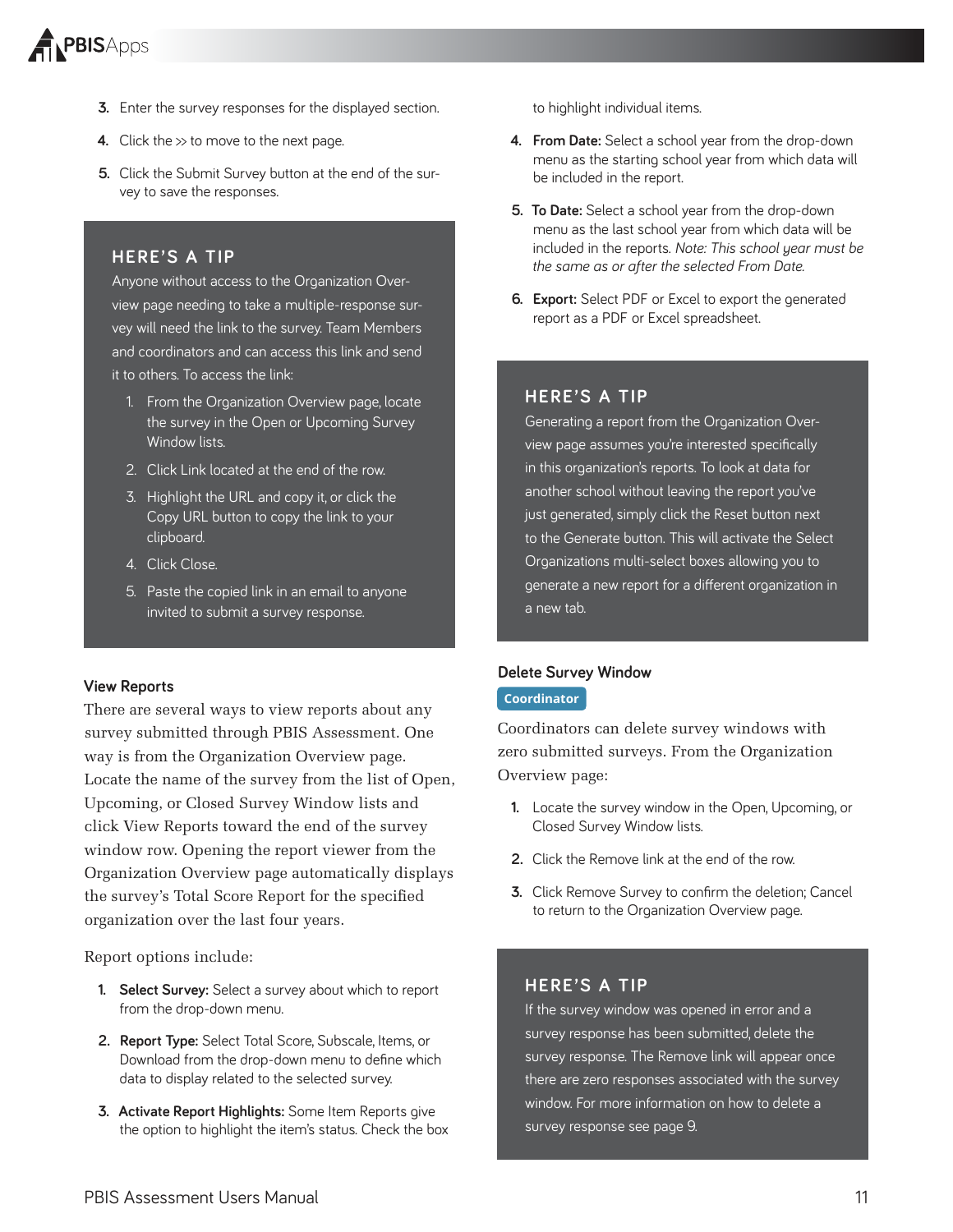

#### **Open New Survey**

To open a survey window for a specific organization, go to the Organization Overview page:

- **1.** Select a survey from the Select a Survey drop-down menu under the Open Survey section.
- 2. Type or select an open date from the Open Date field.
- **3.** Type or select a close date from the Close Date field.
- 4. Click Open Survey.

The survey window will appear in the Open Survey Windows list if the open date is on or before today's date. The survey window will appear in the Upcoming Survey Windows list if the open date is after today's date.

Note: Survey windows cannot overlap each other for any one survey. For example, if a school already has an open window for completing the Benchmarks of Quality from December 8 to December 15, you cannot open another BoQ window from December 10 to December 20. The next window must have an open date after the previous window's close date.

#### **Add a User**

#### **Coordinator**

To take single-response surveys, coordinators need to establish

school team members with unique logins. *Note: Multiple-Response surveys require access to a linknot a unique username and password - to respond.* To add new users to an organization:

- **1.** From the Organization Overview page for a specific school, click the Add User button on the right-hand side of the screen in the Access Management section.
- **2 .** Type the person's email address in the Search Email Addresses field.
- **3.** Click Search.
	- **a.** If the search returns an existing person with an account, click the Select button next to his/her name and skip to step 9.
	- **b.** If the search returns no results click Create A New Account and move to step 4, or click Try Another Search to search again.
- **4.** Type the person's first name in the First Name field.
- **5.** Type the person's last name in the Last Name field.
- **6 .** Verify the email address entered in the Email Address field is correct.
- 7. Click Create Account.
- **8 .** Select a role for the new user from the Select a Role drop-down menu.
- 9. Click Add.

The person added will appear in the list of users associated with the school's PBIS Assessment account located below Closed Survey Windows in the Organization Overview page. Clicking the person's name or email address will direct you to the user's account details and additional functionality.

#### **Remove a User**

#### **Coordinator**

As school team membership changes, removing access to existing users may be necessary. Coordinators can remove access to any existing user in many ways. The process described removes a user's access to an organization, but will not delete the username and password from the system completely. To remove a user, from the Organization Overview page:

- **1.** Scroll down to the list of users associated with the account located below the survey window lists.
- **2.** Locate the user to remove.
- **3 .** Click Remove at the end of the row .
- **4.** Click Remove (User's Name) to confirm the removal: Cancel to return to the Organization Overview page.

The user is no longer listed with access to this organization. Repeat this process for additional organizations needing to be removed.

### **Open Back-Enter Survey Window & Enter Data Team Member Coordinator**

To enter multiple surveys from previous dates quickly, go to the Organization Overview page:

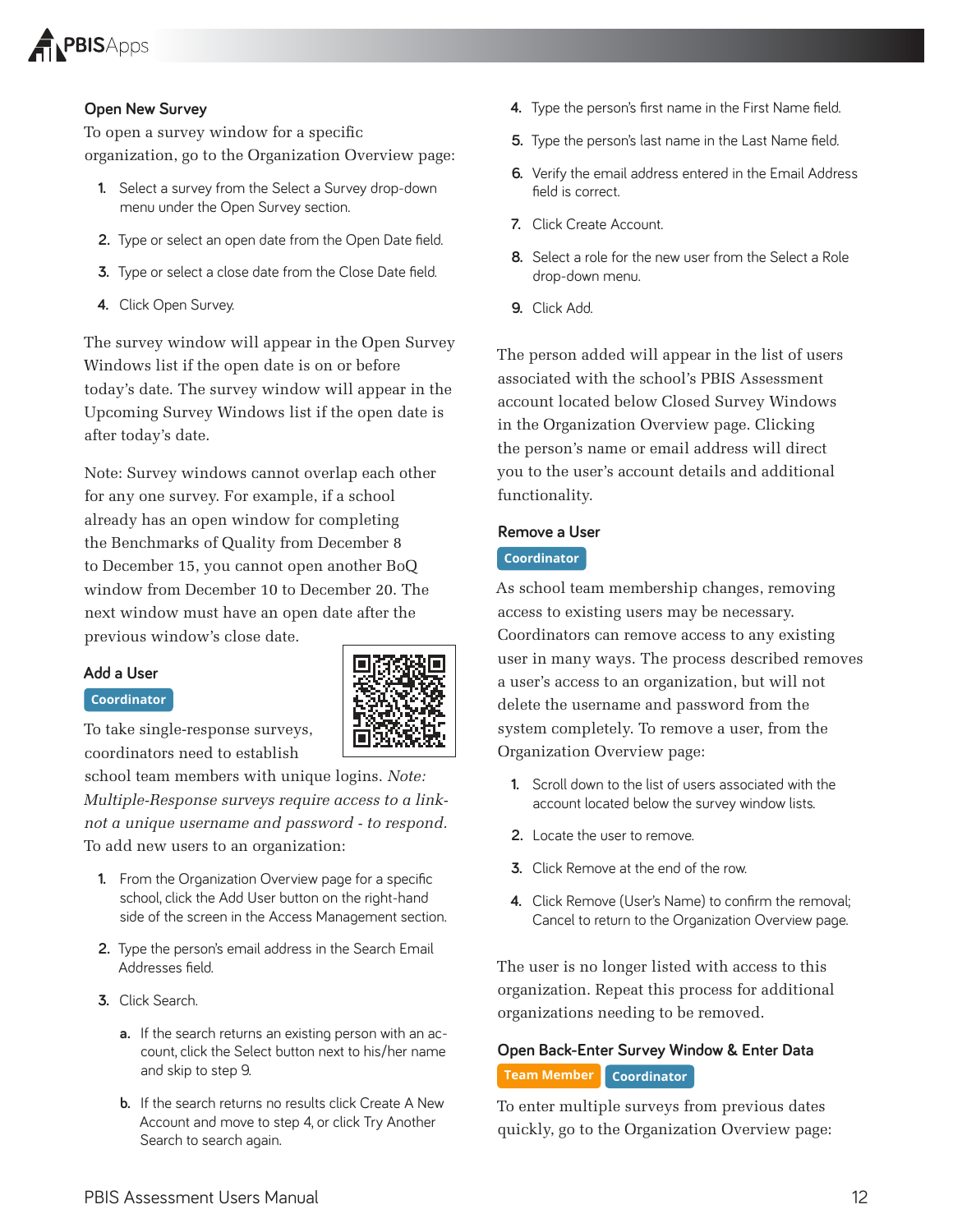

- **1.** Coordinators will click Open Back Enter Window button on the right-hand side of the page in the Back Enter Data section.
- **2 .** A window opens for two weeks (14 days) allowing team members or coordinators to back enter survey data.
- **3.** Click Enter Data button in the Back Enter Data section.
- **4 .** Select a survey from the Select a Survey drop-down menu.
- **5.** Enter the survey responses for the displayed sections.
- **6.** Click Save

## **Users**

The Users section of PBIS Assessment allows coordinators to manage existing users and their associated login information for any school they coordinate. *For more information about adding new users, see page 12 in this manual.*

#### Search for User

The quickest way to access existing user information is to utilize the Search User functionality in PBIS Assessment. To search for a user:

- **1.** Click the Users menu from the top of the screen.
- **2.** Type the user's email address or name in the Search Users field. Note: You can enter any part of the per*son's name or email address in the search field. The system allows for partial values.*
- **3 .** Click Search .

#### View User Account Details

User Account Details allows coordinators to manage all of the information related to any existing user's account for a school in the coordinator scope. Information to view and/or manage for any user includes:

- Name
- Role
- Username
- Last Login
- Send Reset Password Email
- Add/Remove Organizations from Scope

#### To view and manage account details

#### **From the Users menu:**

- **1.** Type the user's email address or name in the Search Users field. Note: You can enter any part of the per*son's name or email address in the search field. The system allows for partial values.*
- 2. Click Search.
- **3.** Click the person's name from the result set to view the user .

#### **From the Organization Overview:**

- **1 .** Scroll down to the list of users associated with the organization located below the list of surveys.
- **2.** Locate the name of the person to update.
- **3.** Click the user's name to view the user.

#### **Change a User's Name**

If a user's name contains a typo, or the user's name changes, coordinators can edit the user's name within the application.

To edit a user's name, from the Account Details page:

- **1.** Click Edit next to the user's Name.
- **2.** Edit the First Name and/or Last Name.
- **3.** Click Update.

#### **Change a User's Role**

#### **Coordinator**

Coordinators establish users for each school in their scope. As team membership changes, it may be necessary to update an existing user's role within the application.



To change an existing user's role, from the Account Details page:

- **1.** Click Change Role next to the user's existing role.
- **2.** Select a new role from the Select a Role dropdown menu .
- **3.** Click Update.

A list of possible roles and the areas of PBIS Assessment each can access includes: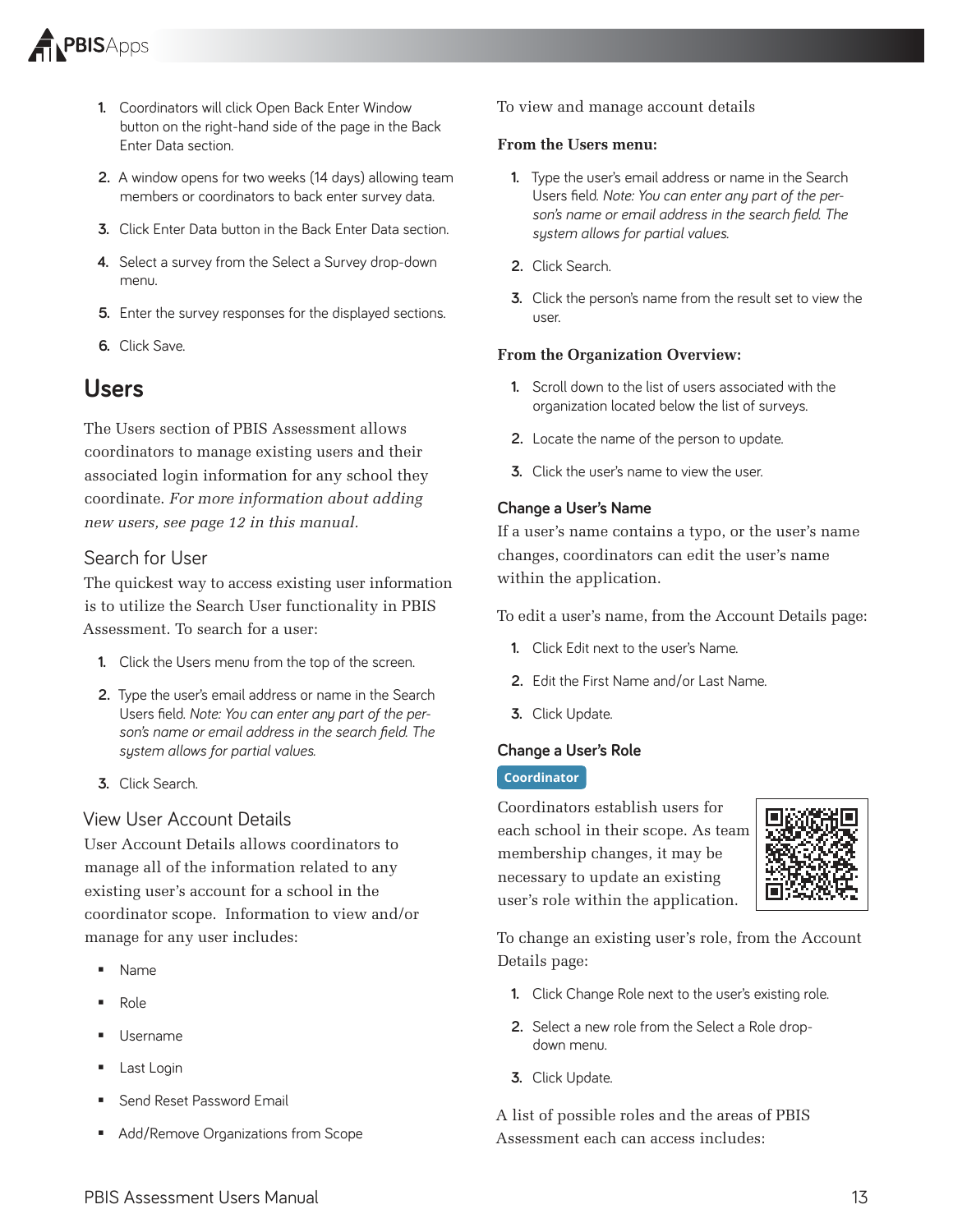

|                                           | Read-Only | <b>Team Member</b> | Coordinator |
|-------------------------------------------|-----------|--------------------|-------------|
| <b>View Dashboard</b>                     |           |                    |             |
| <b>Open New Survey Window</b>             |           |                    |             |
| <b>Edit Survey Window Dates</b>           |           |                    |             |
| <b>Delete Survey Window</b>               |           |                    |             |
| <b>Enter Survey Data</b>                  |           |                    |             |
| <b>Edit/Delete Survey Responses</b>       |           |                    |             |
| <b>Back-Enter Survey Data</b>             |           |                    |             |
| <b>View Reports</b>                       |           |                    |             |
| Add New Team Members/<br><b>Reporters</b> |           |                    |             |
| <b>Edit Another User's Information</b>    |           |                    |             |
| <b>Delete User Access</b>                 |           |                    |             |

#### **Edit a User's Username**

If a user's email address contains a typo or changes, coordinators can edit a user's username within the application.

To edit a user's username, from the Account Details page:

- **1 .** Click Edit next to the user's Username .
- **2.** Edit the email address in the Username field.
- **3.** Click Update.

*Note: The username entered must be an email address. Editing the username will reset this user's password and send an email to the new address asking him/her to set a permanent password for the account.*

#### **Reset a User's Password**

If a user forgets his/her password, there are two ways to reset the current password:

**From Account Details** (*Note: Coordinators can send a reset password email from this page)*:

- **1.** Click Send Reset Password Email.
- **2 .** Click Confirm .
- **3.** An email is sent to the user's associated email address with instructions for resetting the password.

**From the PBISApps Appbar** *(Note: All users have the ability to send a reset password email for their own account)*:

- **1 .** Click PBIS Applications Login at the top right-hand corner of pbisapps.org.
- 2. Click Forgot Password.
- **3.** Enter the email address associated with the PBIS Assessment login in the Email field.
- 4. Click Request New password.
- **5 .** The system will send an email with instructions for resetting the password.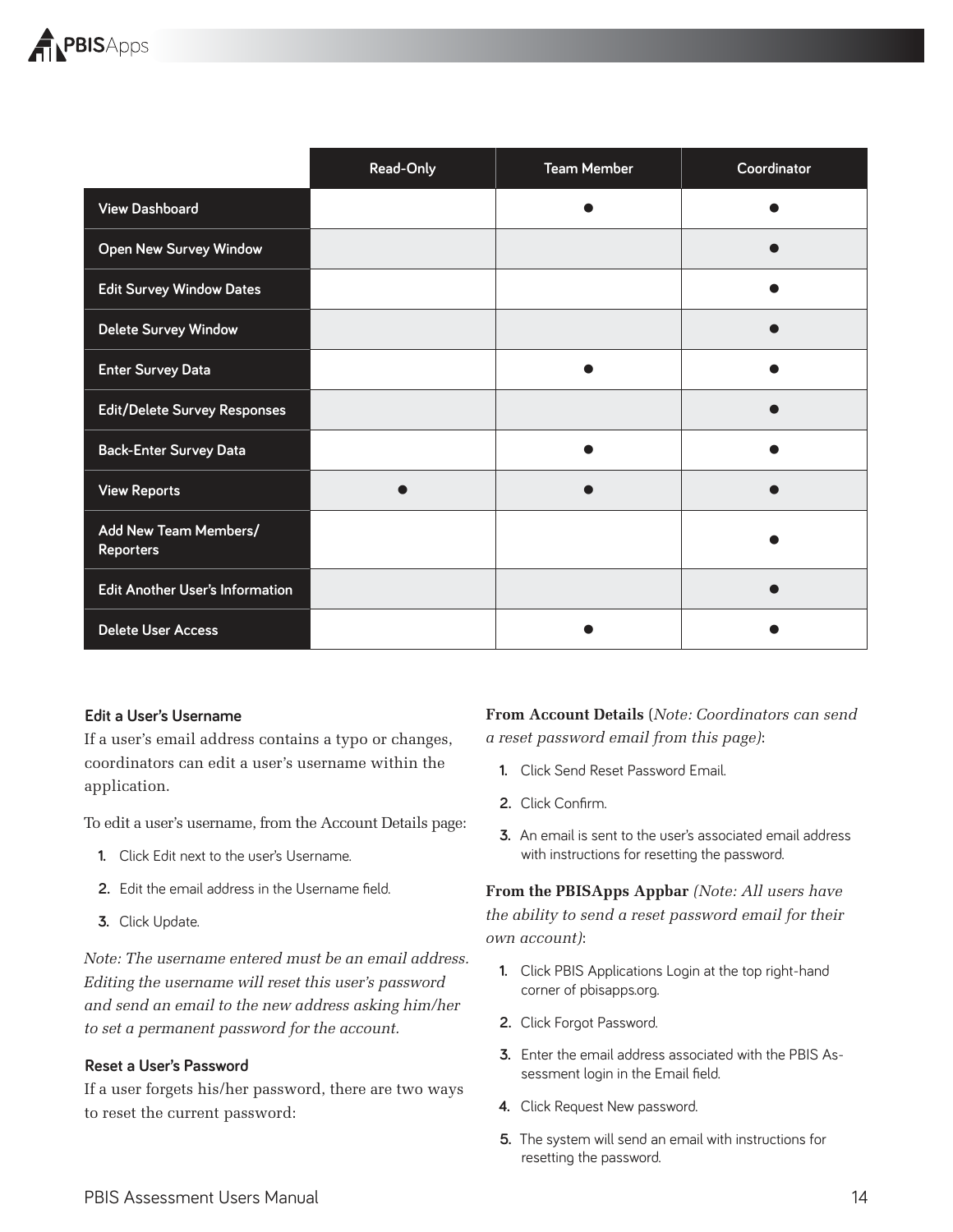

#### **Add Organizations to a User's Account**

#### **Coordinator**

If a user needs access to more than one school's PBIS Assessment account, simply add an organization to the user's scope. From the user's Account Details page:

- **1.** Click Add Organization in the Organizations section.
- **2.** Type the name of the organization to add to the user's scope . *Note: Only Organizations within your scope can be added.*
- **3.** Click Search.
- **4 .** Locate the name of the organization from the result set and click the Add button.

#### **Remove Organizations from a User's Account**

#### **Coordinator**

If a user needs to have one or more organizations removed from his/her scope, from the user's Account Details page:

- **1.** Locate the organization to remove from the Organizations section.
- **2.** Click the X next to the name of the organization to remove.
- **3.** Click Delete to confirm the removal; Cancel to return to the Account Details page.

## **Reports**

#### Generate Survey Reports

**Read Only Team Member Coordinator** Once schools

have submitted surveys, single-response survey reports are automatically available for discussion and decision making; multiple-response survey reports are available the next day. To view reports related to any survey submitted through PBIS Assessment:

**1.** Click the Reports menu at the top of the screen. (Coordinators: Select Survey Reports .)



*Survey Reports window.*

- **2 .** Select Report Options from the left-hand side of the screen .
- **3.** Click Generate.

Report options include:

- **1.** Select Survey: Select a survey about which to report from the drop-down menu.
- 2. Report Type: Select Total Score, Subscale, Items, or Download from the drop-down menu to define which data to display related to the selected survey.
- **3 . Activate Report Highlights:** Some Item Reports give the option to highlight the item's status . Check the box to highlight individual items.
- **4 . From Date:** Select a school year from the drop-down menu as the starting school year from which data will be included in the report.
- **5 . To Date:** Select a school year from the drop-down menu as the last school year from which data will be included in the reports . *Note: This school year must be the same as or after the selected From Date* .
- **6 . Select Organizations:** Drill down to the organization about which you want to report by selecting organizations from the Select Organizations multi-select boxes. *Note: Hold SHIFT or CTL on your keyboard as you click on organizations to select more than one organization to include in the report. Select ALL from the multi-select box to report about all organizations in the box.*
- **7 . Export:** Select PDF or Excel to export the generated report as a PDF or Excel spreadsheet.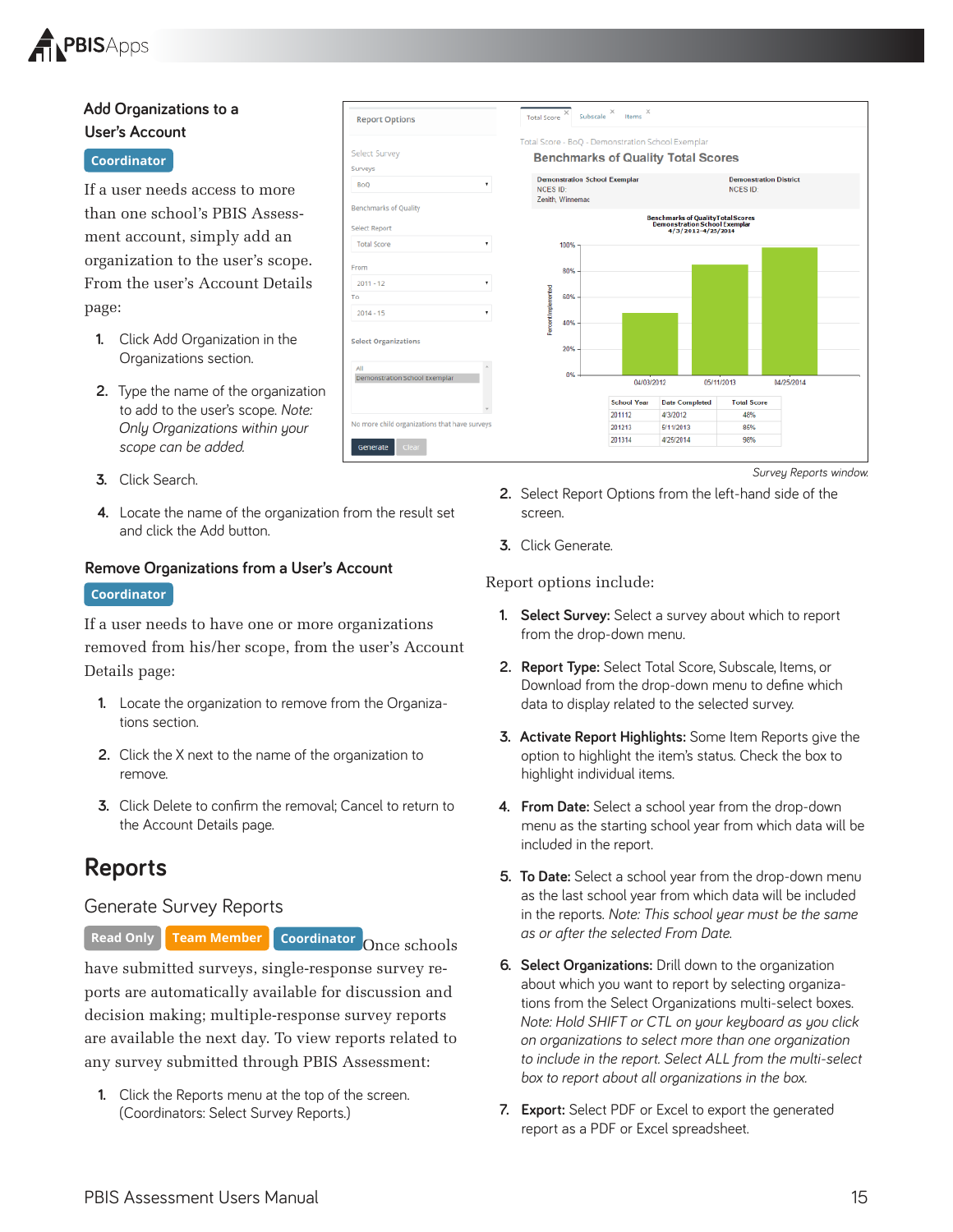# **PBISApps**

#### **HERE'S A TIP**

Change the report options and generate a new report in a new tab for efficient access to the information you need.

### Export Report

Reports in PBIS Assessment can be exported in Excel/CSV and PDF formats. To export any report:

- **1.** Generate the report with all report options needed.
- **2.** Click the Excel/CSV link to export the report in this format. The file will contain all raw data for surveys included in the report options. Graphs are not included.
- **3.** PDF to export the report in this format. The file will contain all graphs for data included in the report options. Raw data are not included.

#### Print Report

Once the report generates, click the Print button located at the bottom of the graph to print the report displayed on the screen.

#### Survey Status Report

An overview of all surveys for each school is available in the Survey Status Report section of PBIS Assessment. Information about each survey includes:

- **Survey Name:** Name of the survey taken.
- **Times Taken in the Past Year:** A count of the number of times the organization submitted the specific survey during the last 12 months.
- **Last Taken:** The date the organization last submitted the specific survey.
- **Total Times Taken:** A count of the number of times the organization has ever submitted the specific survey.

To generate the Survey Status Report:

- **1.** Click the Reports menu at the top of the screen.
- 2. Select Survey Status.
- **3.** Select one of the filters at the top of the screen to narrow down which schools to include in your search.
	- a. All Organizations: Include all organizations within your scope in the search.
- **b.** Only Organizations with Survey Windows: Include only organizations that have ever had an open survey window in the search.
- c. Only Organizations with Currently Open Surveys: Include only organizations with currently open survey windows in the search.
- **4 .** Select the Organizations to include in the report from the multi-select box.
- **5.** Click the Get Survey Status Report button.
- **6.** Click the name of the organization to view its status report.

# **Your Account**

For an overview of your own PBIS Assessment account, click Your Account located in the upper right-hand corner of the PBIS Assessment application.

#### Account Overview

Select Account Overview from the Your Account menu to view all of the information related to your account. Available information includes:

- **Your name**
- Your role
- Your username
- Last time you logged into the application
- **All organizations within your scope**

### Change Password

To change the password associated with your PBIS Assessment login information:

- **1.** Click Change Password from the Your Account menu.
- 2. Enter your current password in the Current Password field.
- **3.** Enter your new password in the New Password field.
- **4 .** Re-enter your new password in the Repeat New Password field to confirm your selection. The application will warn you if the entered password does not match what was typed in the New Password field.
- **5.** Click Change Password.